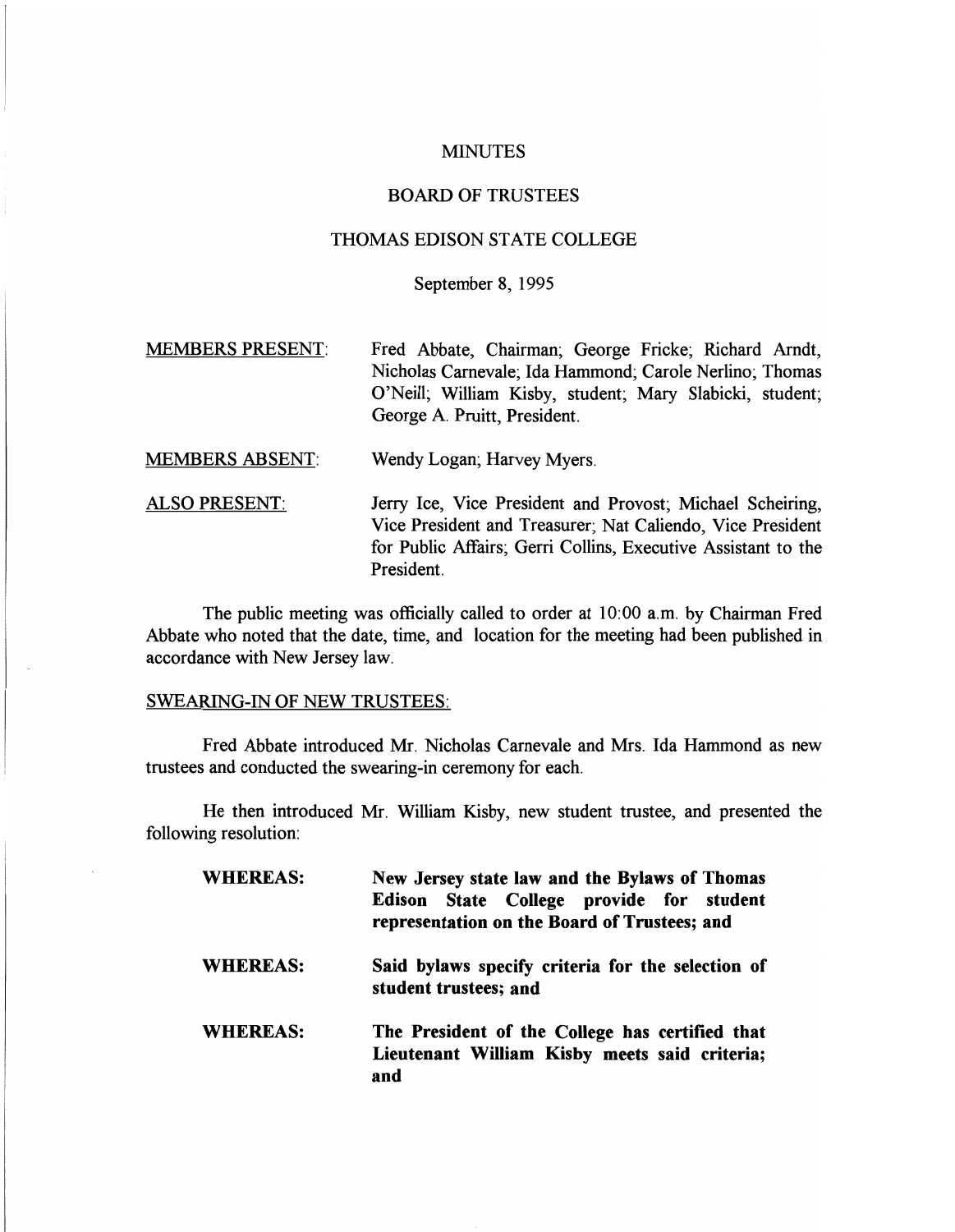WHEREAS: The President of the College does hereby nominate Lieutenant William Kisby as a student trustee alternate in accordance with the procedures of the Board; now, therefore, be it

RESOLVED: That the Board of Trustees of Thomas Edison State College does hereby elect Lieutenant William Kisby as student trustee alternate effective September 8, 1995 for a term of one year, followed thereby as student trustee for a period of one year, which shall conclude at the annual meeting of the Board to be held in June 1997.

Thomas O'Neill moved and Carole Nerlino seconded a motion to adopt the resolution. Motion carried (8-0).

## MINUTES:

The minutes of the June 9, 1995 meeting were presented for approval. Richard Arndt moved and George Fricke seconded a motion to approve the minutes. Motion carried (8-0).

#### PRELIMINARY AUDIT REPORT:

George Fricke moved and Richard Arndt seconded a motion to adopt the following resolution.

- WHEREAS: It is the policy of the Board of Trustees to subject the College's finances and relevant administrative practices to an independent audit; and WHEREAS: It is the practice of the Board of Trustees to have said audit reviewed by the Finance Committee of the Board, acting as an audit committee and reporting its findings and conclusions to the Board; and
- WHEREAS: Various agencies of state government have expressed a need to receive a copy of the College's audit report prior to the next meeting of the Board of Trustees; and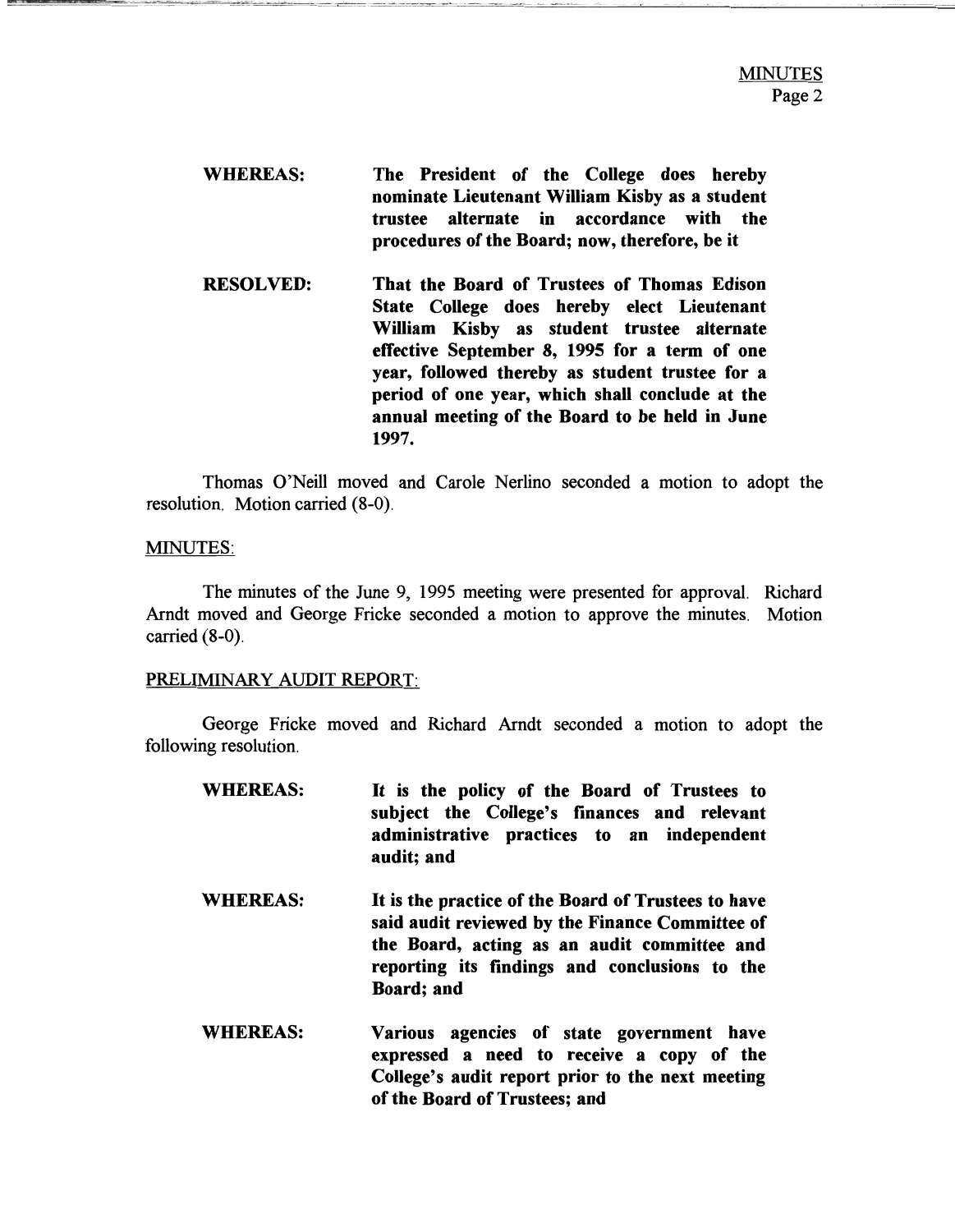| <b>WHEREAS:</b>  | In the presence of representatives of the external<br>accounting firm that conducted the audit, the<br>President has certified to the Board of Trustees<br>that said audit contains no significant adverse<br>findings; now, therefore, be it                               |
|------------------|-----------------------------------------------------------------------------------------------------------------------------------------------------------------------------------------------------------------------------------------------------------------------------|
| <b>RESOLVED:</b> | That the Board of Trustees of Thomas Edison<br>State College does hereby provisionally accept<br>the College's external audit for the year ending<br>June 30, 1995, contingent upon the review of<br>said audit by the Finance Committee of the<br>Board; and be it further |
| RESOLVED·        | That the Finance Committee of the Roard shall                                                                                                                                                                                                                               |

RESOLVED: That the Finance Committee of the Board shall be directed to report its findings and conclusions to the full Board at the next meeting of the Board of Trustees.

Dr. Pruitt explained the need for provisional acceptance of the audit report. It will subsequently be reviewed by the Administration & Finance Committee of the Board and presented for final approval at the December meeting.

Paul Merrill of the Peat Marwick accounting firm reported that the College was in good financial condition and that there were no materials weaknesses to report.

There being no further discussion, the motion on the table was called. Motion carried (8-0).

#### PRESIDENT'S REPORT:

Dr. Pruitt reported on his trip to south Africa. He served as a consultant to the University of Transkei as part of an American Council on Education program in cooperation with the Ford Foundation to assist in development and stabilization program for higher education in the homestead region.

Dr. Pruitt then briefed the Board on the discussions regarding the potential relationship with the State Library. He indicated that negotiations continue in a positive manner.

He reported that work continues on the townhouse renovations project. The asbestos removal aspect is on hold until decisions are reached regarding historical considerations which could make asbestos removal imperative or a moot point.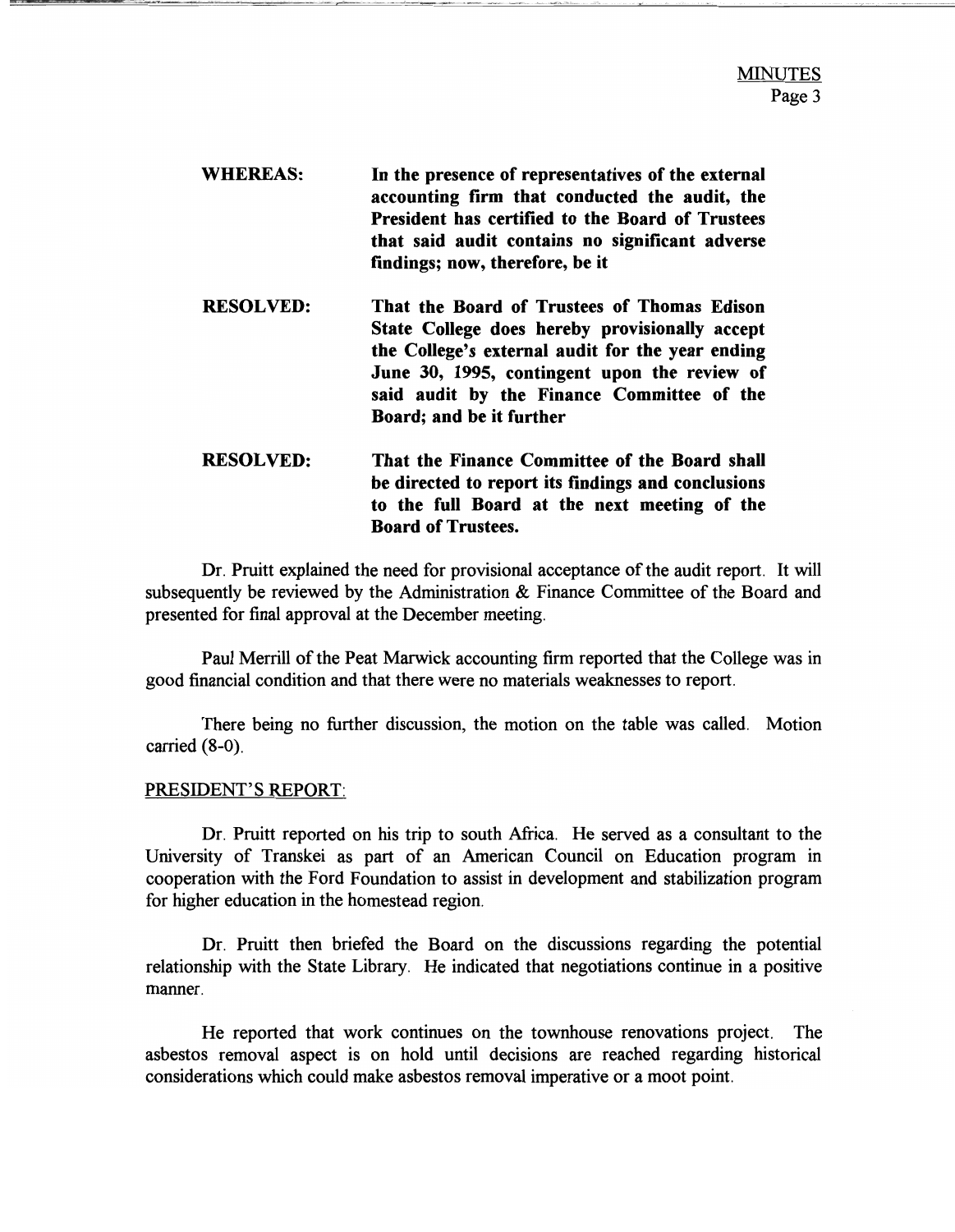Dr. Pruitt then reported that the new federal legislation regarding financial aid has been thoroughly reviewed and special consideration being addressed to assure Thomas Edison students access to federal financial aid.

With regard to the Web Page now available on the computer but still under design, he stated that by the December meeting all Board members should be signed up on Prodigy for interaction, meetings, and other educational benefits.

He then called upon Vice President and Treasurer Michael Scheiring who gave an overview ofFY 1995 year-end financial results as presented in the written annual report.

Penny Brouwer, Director of Institutional Planning, Research, and Outcomes Assessment, then presented student demographics and enrollment statistics.

## **BID WAIVERS:**

Fred Abbate presented two bid waivers for consideration as follows:

| <b>WHEREAS:</b> | The "State College Contracts Law," Chapter 64<br>of Title 18A of the New Jersey Statutes requires<br>that any purchase exceeding \$11,700 must be<br>publicly advertised for sealed bids in the local<br>newspapers; and                                         |
|-----------------|------------------------------------------------------------------------------------------------------------------------------------------------------------------------------------------------------------------------------------------------------------------|
| <b>WHEREAS:</b> | Section 5a of the additional article to Chapter 64<br>of Title 18A of the New Jersey Statutes states<br>that the College may waive the bidding<br>procedures by resolution of the Board of<br>Trustees of the College for the printing of the<br>Prospectus; and |
| <b>WHEREAS:</b> | The purchasing policies of Thomas Edison State<br>College approved by the Board of Trustees on<br>October 10, 1986 provide for the granting of<br>categorical prior approval and postreporting to<br>the Board of such purchases; and                            |
| <b>WHEREAS:</b> | The College is planning to redesign and print a<br>new Prospectus, which will cost over \$11,700;<br>and                                                                                                                                                         |
| <b>WHEREAS:</b> | The estimated costs are \$19,000 for design and<br>rewrite and \$70,000 for printing; and                                                                                                                                                                        |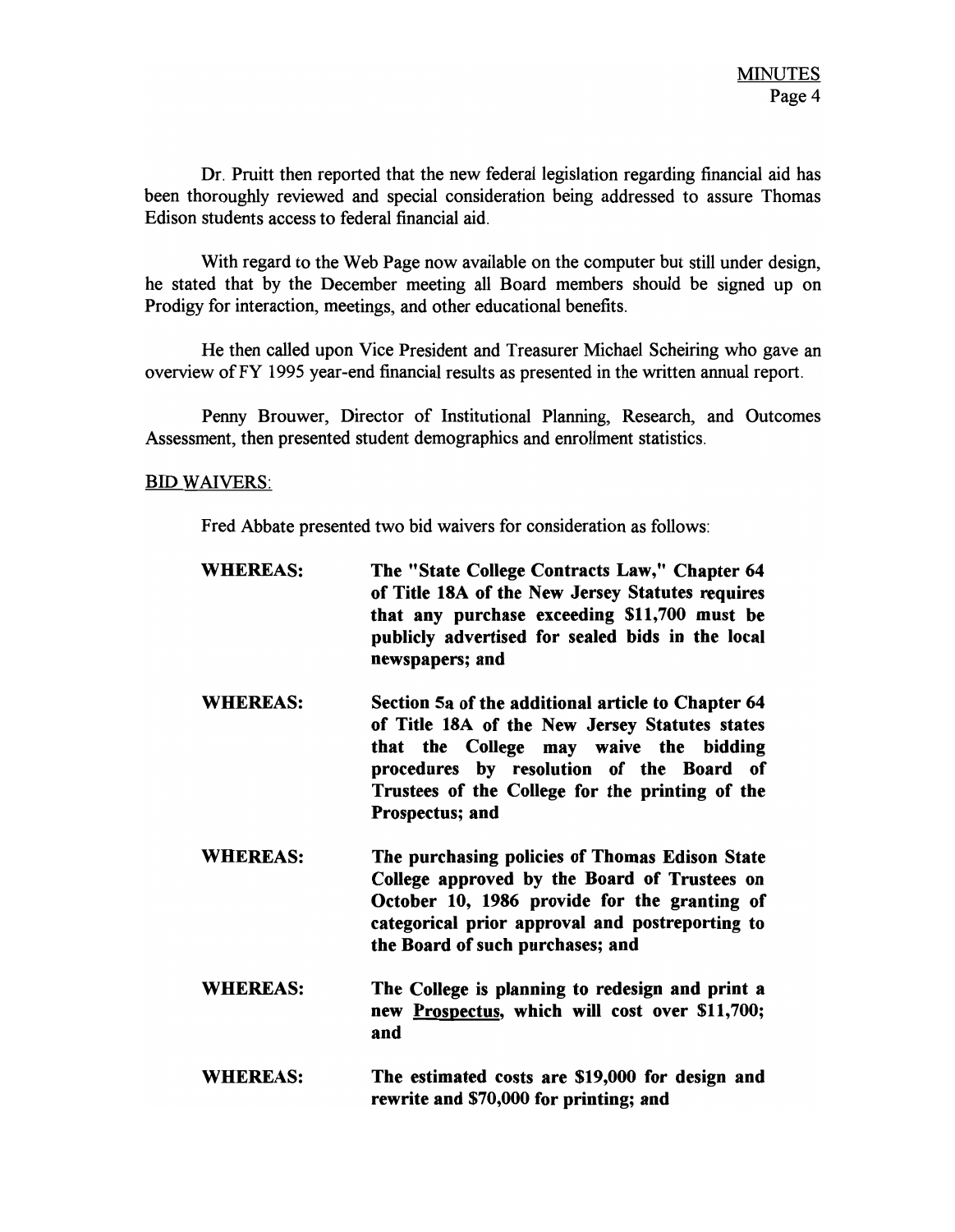WHEREAS: The College will not be going to sole sources, but will seek proposals from vendors capable of design work and of printing; now, therefore, be it

RESOLVED: That the Board of Trustees of Thomas Edison State College does hereby authorize a bid waiver for the College to purchase a new Prospectus, at a cost not to exceed \$19,000 for design and rewrite and \$70,000 for printing, and that any purchase pursuant to this authority is reported to the Board of Trustees in public session at its next scheduled meeting.

Richard Arndt moved and Carole Nerlino seconded a motion to adopt the resolution. Motion carried (8-0).

| <b>WHEREAS:</b> | The "State College Contracts Law," Chapter<br>64 of Title 18A of the New Jersey Statutes<br>requires that any purchase exceeding \$11,700<br>must be publicly advertised for sealed bids in<br>the local newspapers; and                                                                                                            |
|-----------------|-------------------------------------------------------------------------------------------------------------------------------------------------------------------------------------------------------------------------------------------------------------------------------------------------------------------------------------|
| <b>WHEREAS:</b> | Section 5a of the additional article to Chapter<br>64 of Title 18A of the New Jersey Statutes<br>states that the College may waive the bidding<br>procedures by resolution of the Board of<br>Trustees of the College for the printing of three<br>Program Planning Handbooks (Business,<br>Science & Technology, and Nursing); and |
| <b>WHEREAS:</b> | The purchasing policies of Thomas Edison<br>State College approved by the Board of<br>Trustees on October 10, 1986 provide for the<br>granting of categorical prior approval and<br>postreporting to the Board of such purchases;<br>and                                                                                            |

WHEREAS: The College is planning to purchase three Program Planning Handbooks (Business, Science & Technology, and Nursing) in September 1995, which will cost over \$11,700; and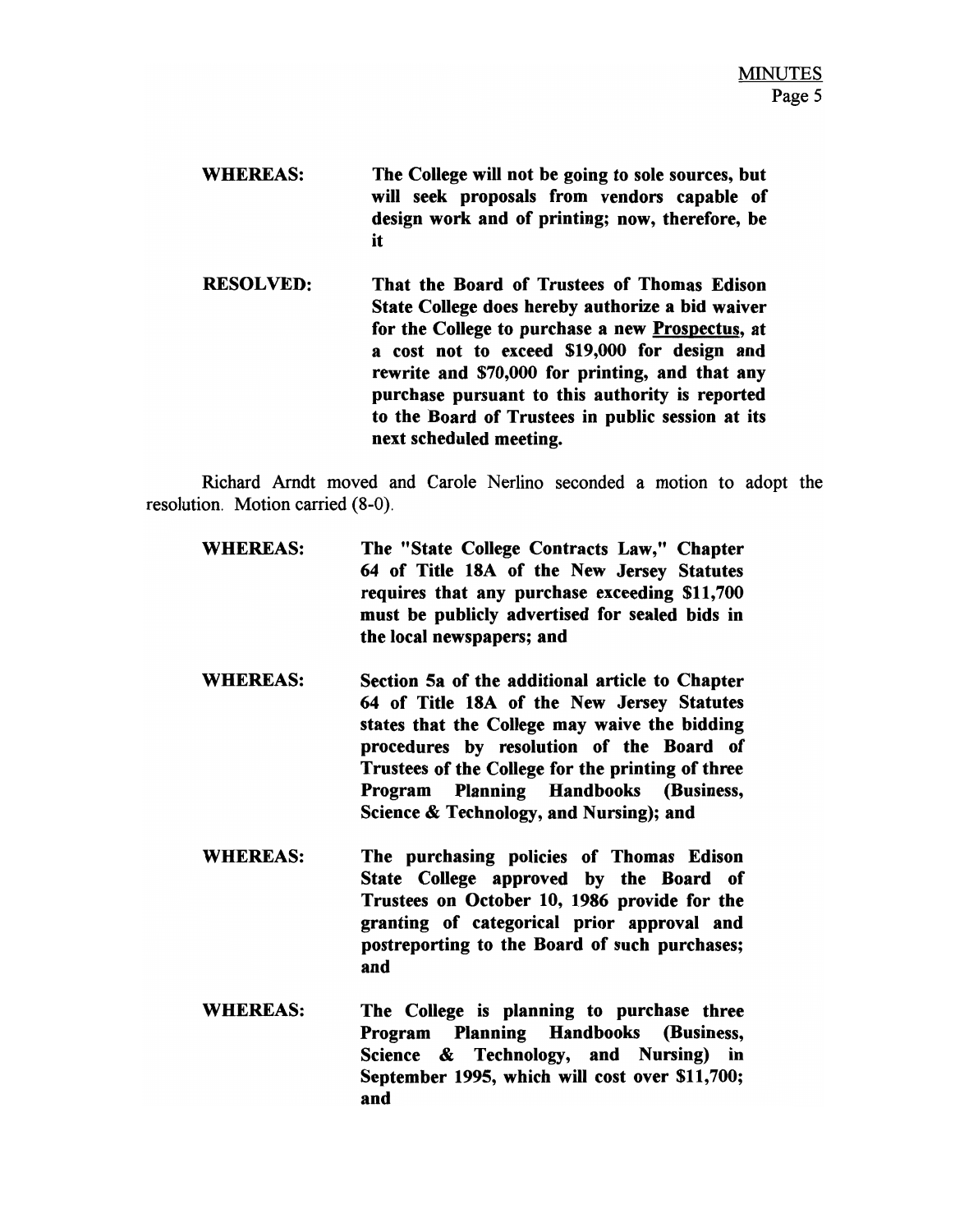| <b>WHEREAS:</b> |               |  | The estimated printing cost is approximately |
|-----------------|---------------|--|----------------------------------------------|
|                 | \$25,614; and |  |                                              |

WHEREAS: The College will not be going to a sole source, but will seek proposals from a list of printers; now, therefore, be it

RESOLVED: That the Board of Trustees of Thomas Edison State College does hereby authorize a bid waiver for the College to purchase three Program Planning Handbooks (Business, Science & Technology, and Nursing) at a cost not to exceed \$25,614, and that any purchase pursuant to this authority is reported to the Board of Trustees in public session at its next scheduled meeting.

Richard Arndt moved and Carole Nerlino seconded a motion to adopt the resolution. Motion carried (8-0).

## CANDIDATES FOR DEGREE:

Jerry Ice presented the candidates for the associate and baccalaureate degrees as of May 1 and July 1, 1995. There were 23 candidates for the Associate in Arts, 17 candidates for the Associate in Science in Management, 1 candidate for the Associate in Science in Natural Science and Mathematics, 5 candidates for the Associate in Science in Public and Social Services, 34 candidates for the Associate in Science in Applied Science and Technology, 137 candidates for the Bachelor of Arts, 17 candidates for the Bachelor of Science in Human Services, 98 candidates for the Bachelor of Science in Applied Science and Technology, 45 candidates for the Bachelor of Science in Business Administration, and 5 candidates for the Bachelor of Science in Nursing, for a total of 382 candidates.

He commented that 52% are in-state residents; 39% are female; 8% are African-American; and 66% are between the ages of 31 and 50.

Fred Abbate presented the following resolution:

The Board of Trustees of Thomas Edison State College does hereby approve the awarding of the appropriate degrees to those May 1 and July 1, 1995 candidates indicated on the lists provided and incorporated herein by reference.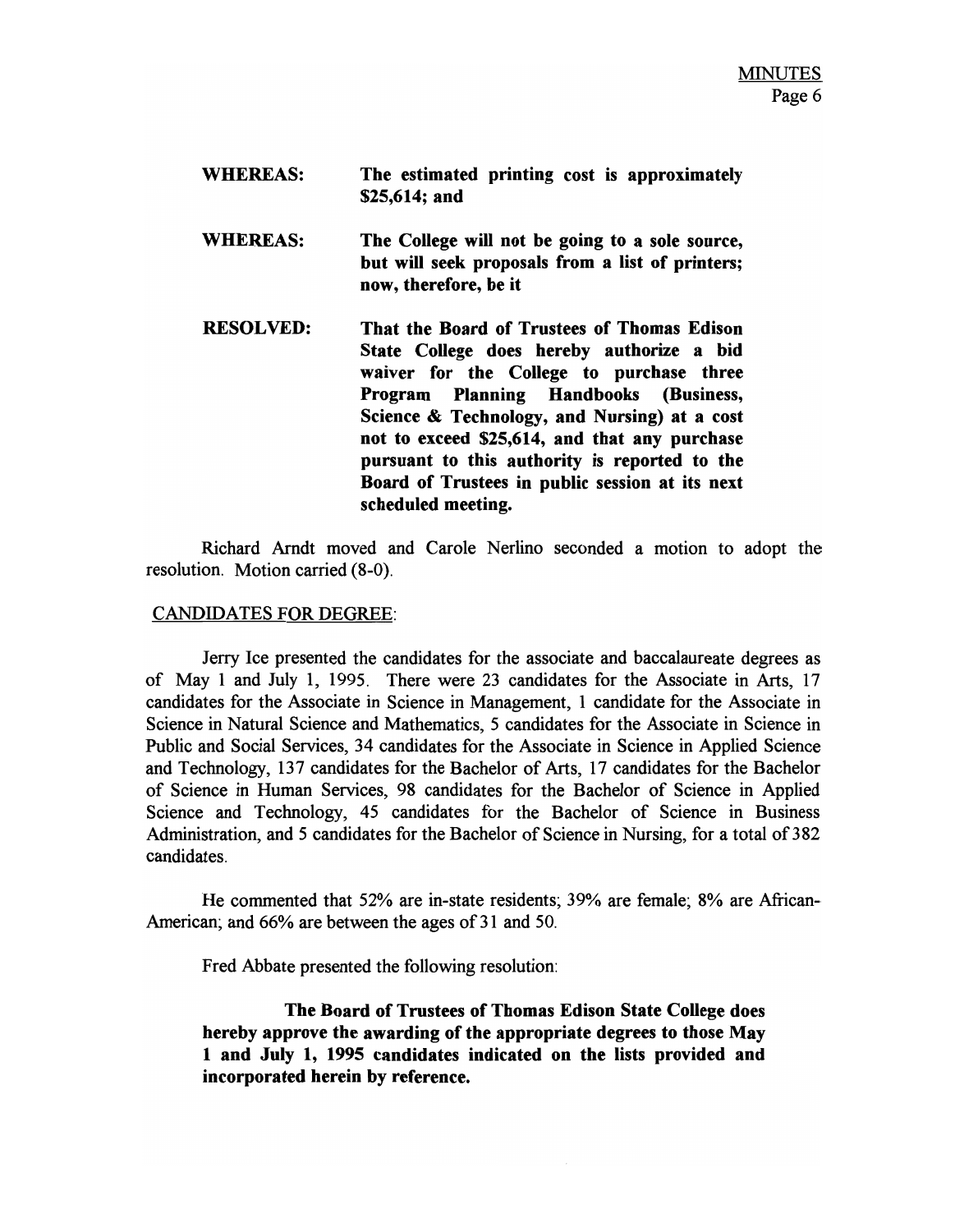# The action herein taken is pursuant to a certification by the President that the aforementioned candidates have satisfied all relevant degree requirements as recommended by the Academic Council and as established by the Board of Trustees.

Thomas O'Neill moved and Richard Arndt seconded a motion to adopt the resolution. Motion carried (8-0).

## ACADEMIC COUNCIL APPOINTMENTS:

Fred Abbate then presented a resolution to appoint a new Academic Council member as follows:

The Board of Trustees of Thomas Edison State College does hereby appoint Thomas Grites, Professor and Assistant to the Vice President for Academic Affairs at The Richard Stockton College of New Jersey, to a three-year term on the Academic Council.

The action herein taken is pursuant to a recommendation by the President of the College, having been reviewed and endorsed by the Academic Council.

George Fricke moved and Carole Nerlino seconded a motion to adopt the resolution. Motion carried (8-0).

#### PERSONNEL ACTIONS:

The Chairman presented the list of appointments to the College as indicated in the written report. He presented the following resolution:

## The Board of Trustees of Thomas Edison State College does hereby approve all appointments as indicated on the lists provided and incorporated herein by reference.

## The action herein taken is pursuant to a recommendation by the President of the College.

Carole Nerlino moved and George Fricke seconded a motion to adopt the resolution. Motion carried (7-0) [student abstention].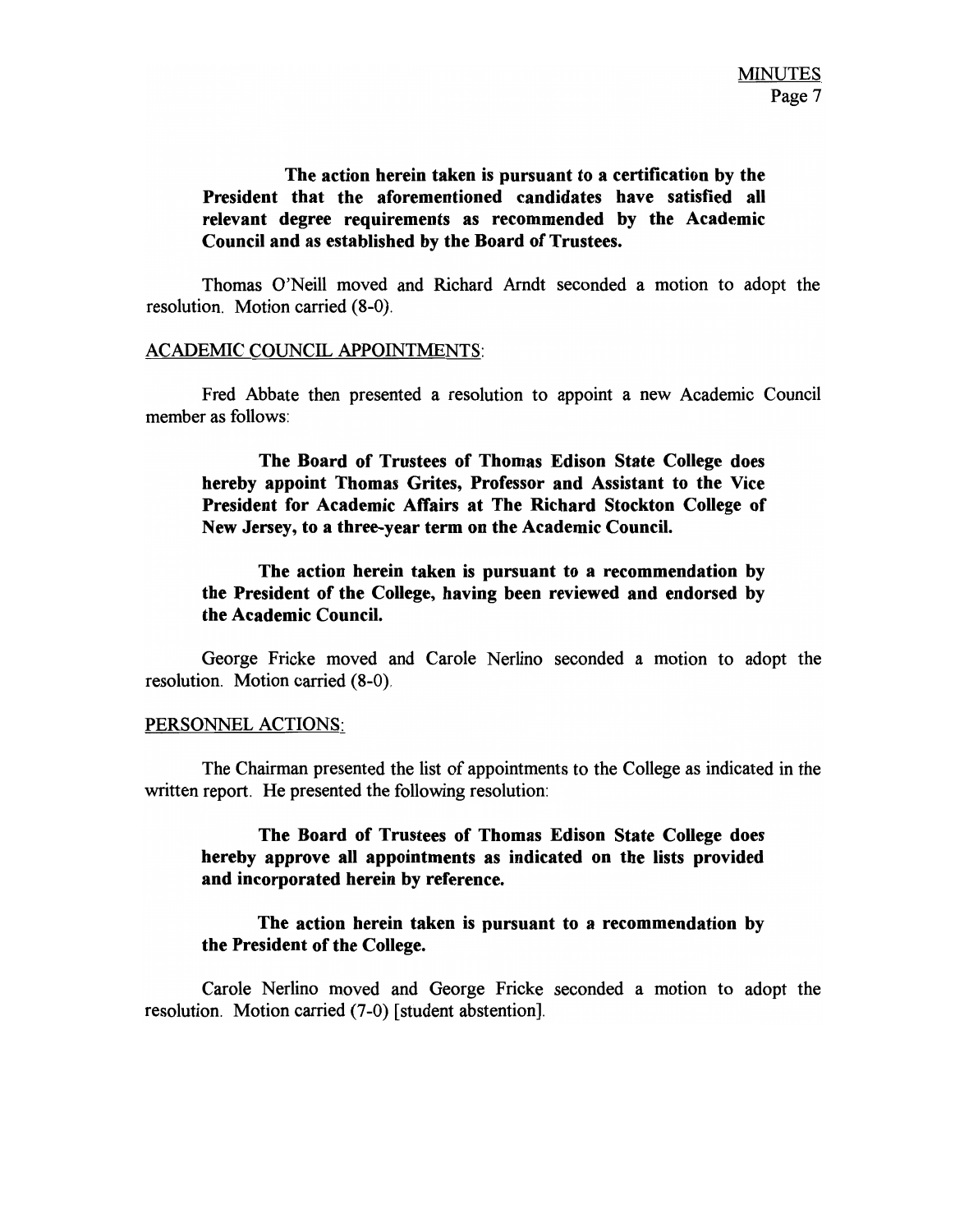# NEW BUSINESS:

Fred Abbate presented a resolution to award an honorary degree to Dr. Shirley Chater, Commissioner of the Social Security Administration.

| <b>WHEREAS:</b>  | Dr. Shirley Chater, Commissioner of the Social<br>Security Administration, has distinguished<br>herself as a citizen, educator, and public servant;<br>now therefore, be it                                          |
|------------------|----------------------------------------------------------------------------------------------------------------------------------------------------------------------------------------------------------------------|
| <b>RESOLVED:</b> | That the Board of Trustees of Thomas Edison<br>State College, upon the recommendation of the<br>President, does hereby award Dr. Shirley Chater<br>the degree of Humane Letters, Honoris Causa;<br>and be it further |
| <b>RESOLVED:</b> | That said degree be conferred upon him during<br>proceedings of the Commencement<br>the<br>ceremonies to be held on October 22, 1995.                                                                                |

Carole Nerlino moved and Thomas O'Neill seconded a motion to adopt the resolution. Motion carried (8-0).

# BID WAIVER:

Fred Abbate presented the following resolution:

| <b>WHEREAS:</b> | The "State College Contracts Law" Chapter 64<br>of Title 18A of the New Jersey Statutes requires<br>that any purchase exceeding the bidding<br>threshold must be publicly advertised for sealed<br>bids in the local newspapers; and |
|-----------------|--------------------------------------------------------------------------------------------------------------------------------------------------------------------------------------------------------------------------------------|
| <b>WHEREAS:</b> | Section 5A of the additional article to Chapter 64<br>of Title 18A of the New Jersey Statutes states<br>that the College may waive the bidding<br>procedures by resolution of the Board of<br>Trustees of the College; and           |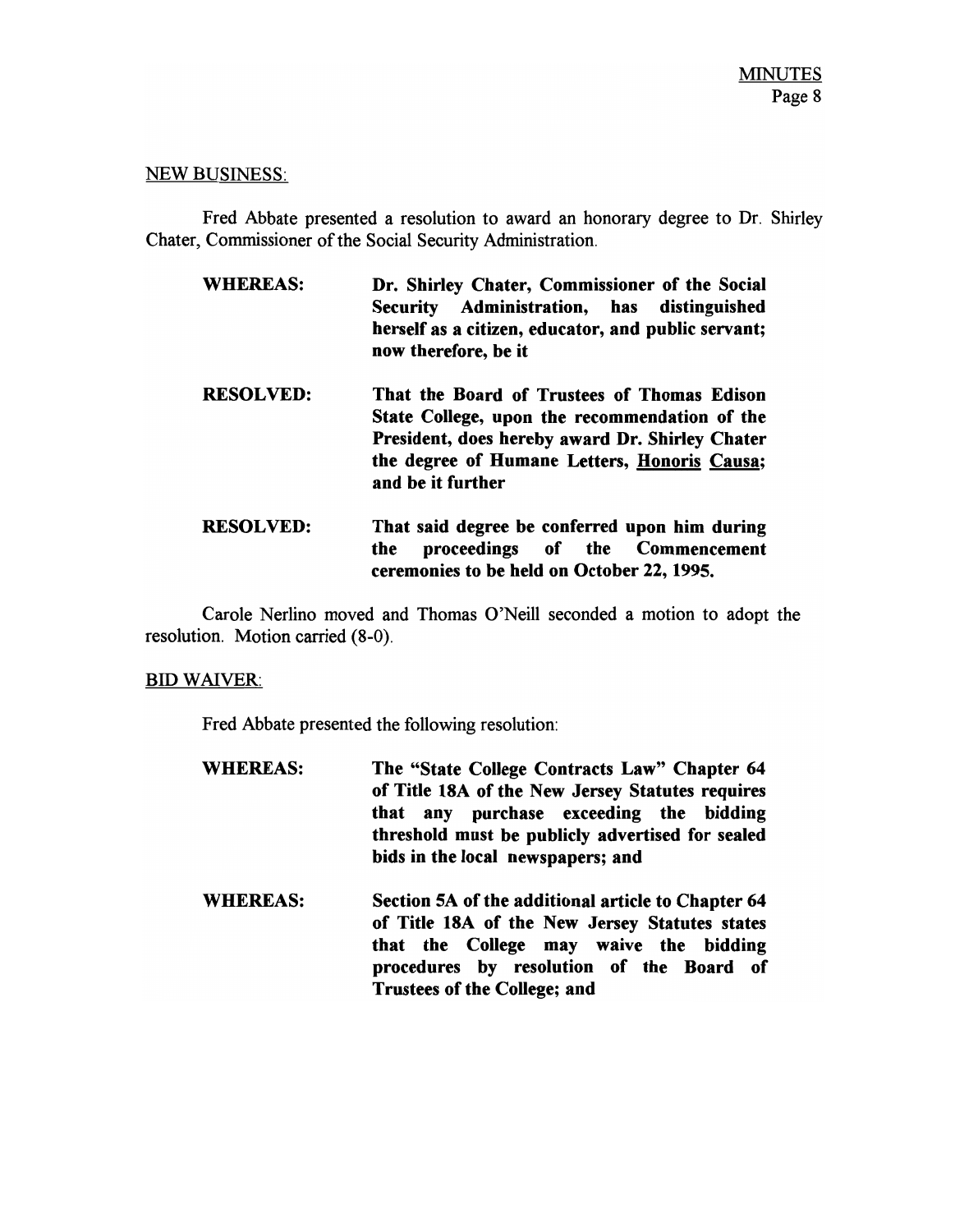- WHEREAS: The purchasing policies of Thomas Edison State College approved by the Board of Trustees on October 10, 1986 provide for granting categorical prior approval and postreporting to the Board of all purchases; and
- WHEREAS: The College has been specifically designated by the State legislature, with the concurrence of the Governor, in the State of New Jersey Fiscal Year 1996 Appropriation Act to receive a grant of \$250,000; and
- WHEREAS: This grant is to facilitate and assist in the implementation of the Healthcare Information Networks and Technologies (HINT) report's recommendations; and
- WHEREAS: The College has determined that consulting services will be necessary to assist the College in completing its grant responsibilities; and
- WHEREAS: The College is requesting authorization to contract for these consulting services at an estimated cost of \$100,000, which exceeds the bidding threshold of \$11,700; and
- WHEREAS: The College will not go to a sole source, but will consider a list of consultants capable of fulfilling the contractual specifications; now, therefore, be it
- RESOLVED: That the Board of Trustees of Thomas Edison State College does hereby authorize a bid waiver for the College to purchase consulting services in an amount not to exceed \$100,000, and that any purchase pursuant to this authority will be reported to the Board of Trustees in public session at its next scheduled meeting.

George Fricke moved and Richard Arndt seconded a motion to adopt the resolution. Motion carried (8-0).